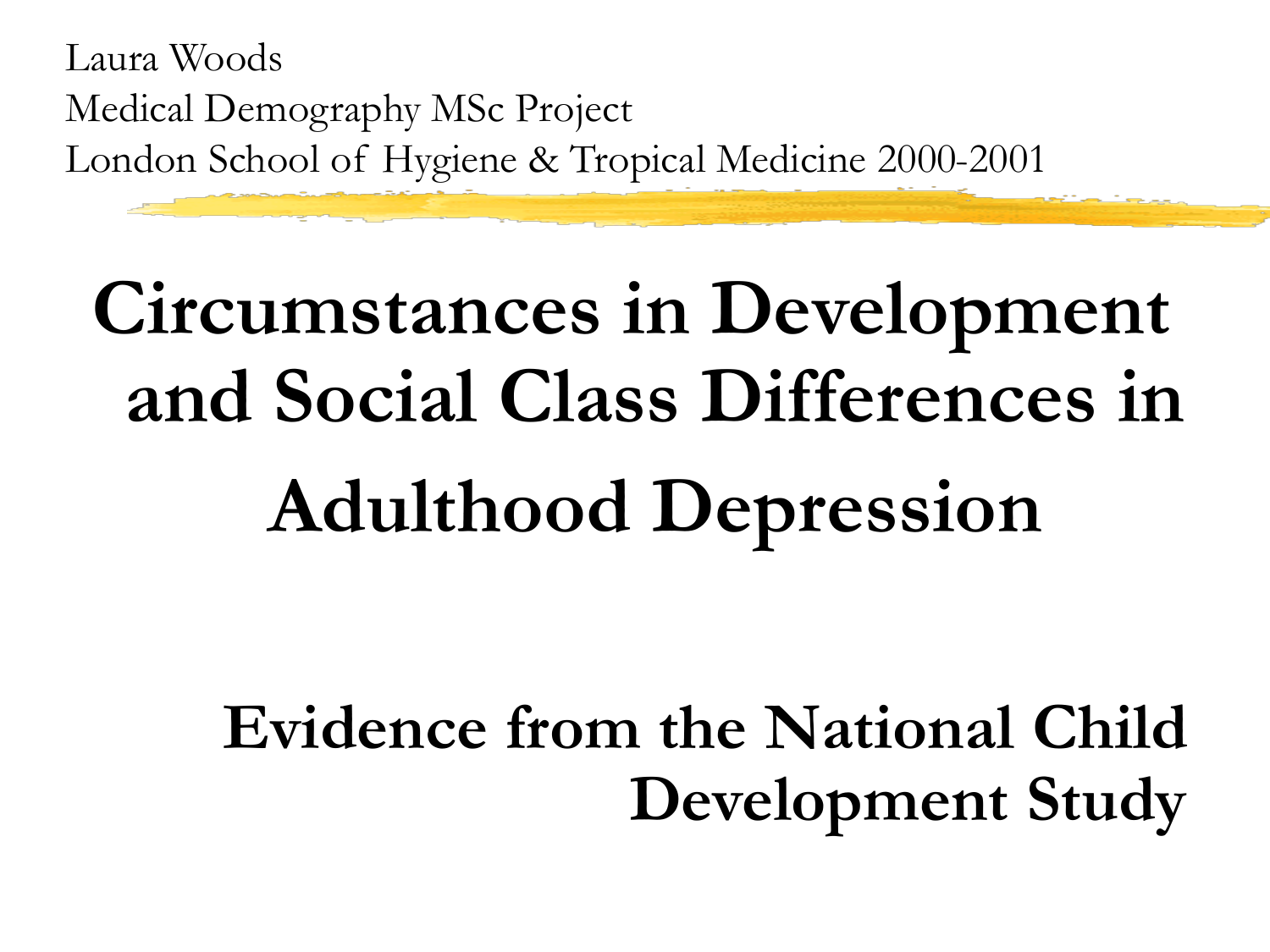

**Increasing** 

#### **If** Inequality of mental health morbidity by **Social Class**

*W* Variation evident by

**Age**

**Sex**

**Geography** 

**Impact on primary care facilities**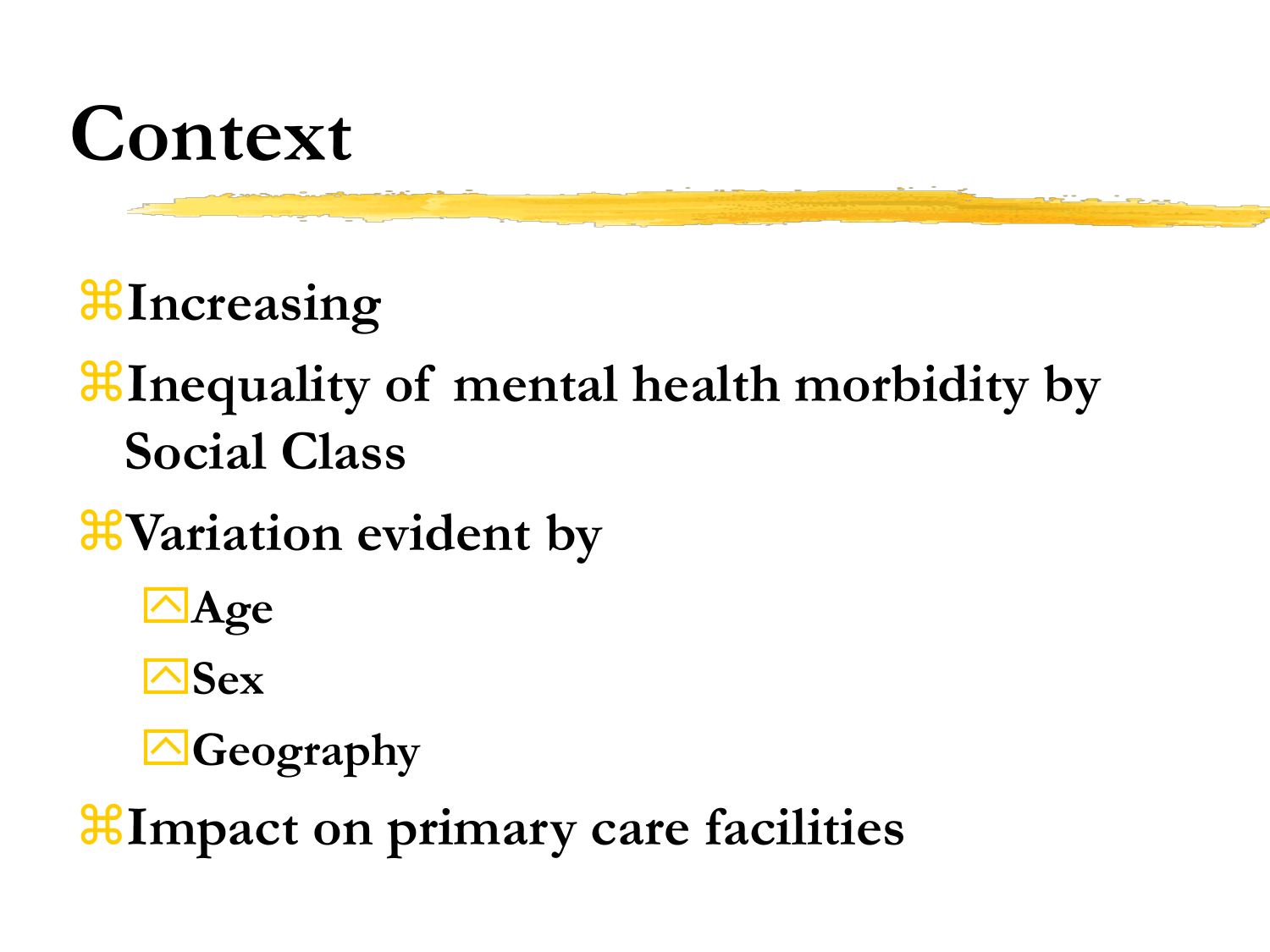### **Some Risk Factors...**

**Hellieum** Birth Weight **B**ottle-fed in infancy **Lower IQ Lack of social or parental support** *<u>EPoor</u>* **quality housing in childhood He Low income or financial insecurity H**Poor physical health **Low educational achievement**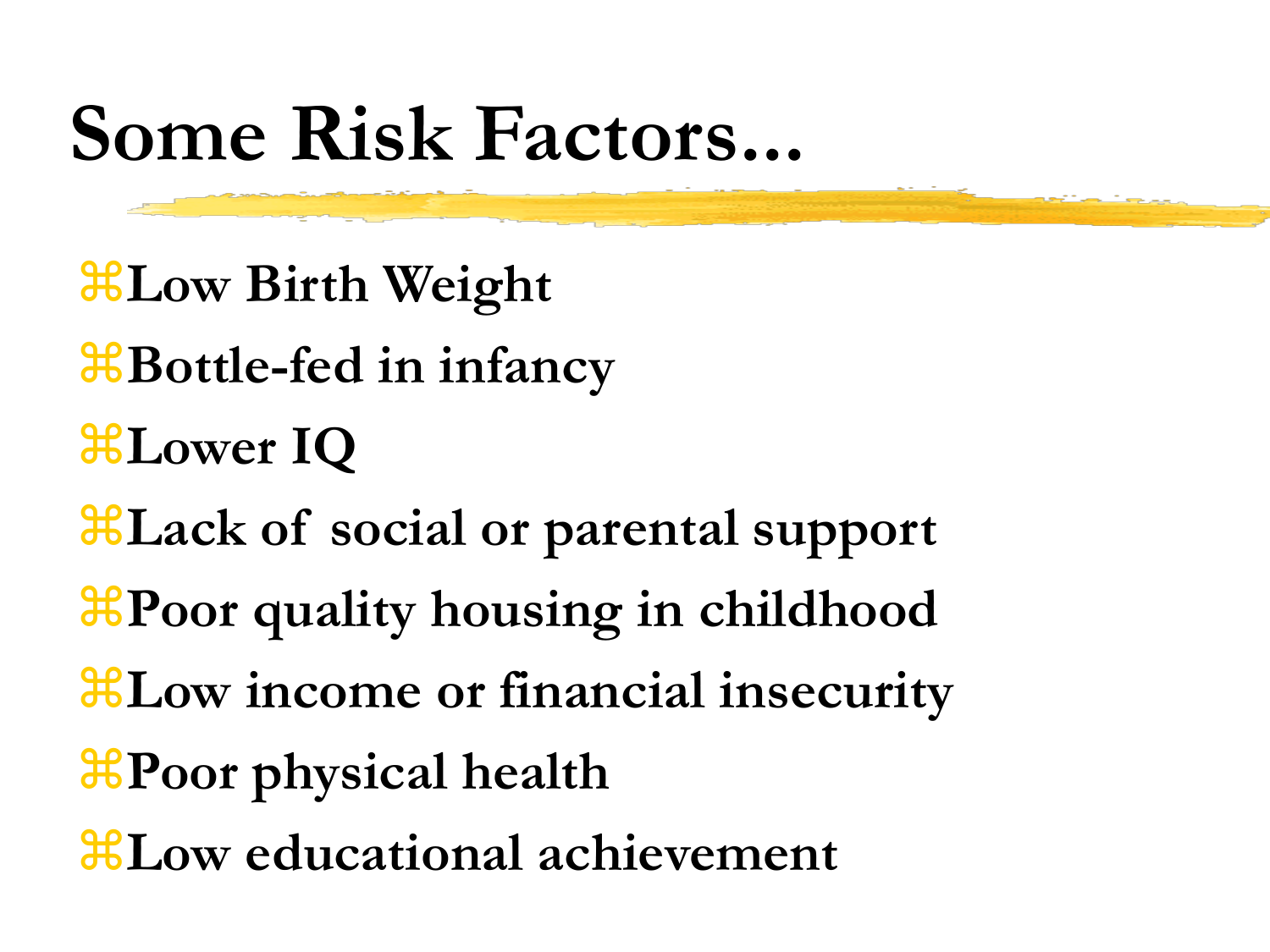## **Research Question**

**Which risk factors for depression during development influence the social class gradient of depressive tendency in adulthood?**

**Are class differences in risk factors a sufficient explanation?**

**What are the most influential determinants of poor mental health?**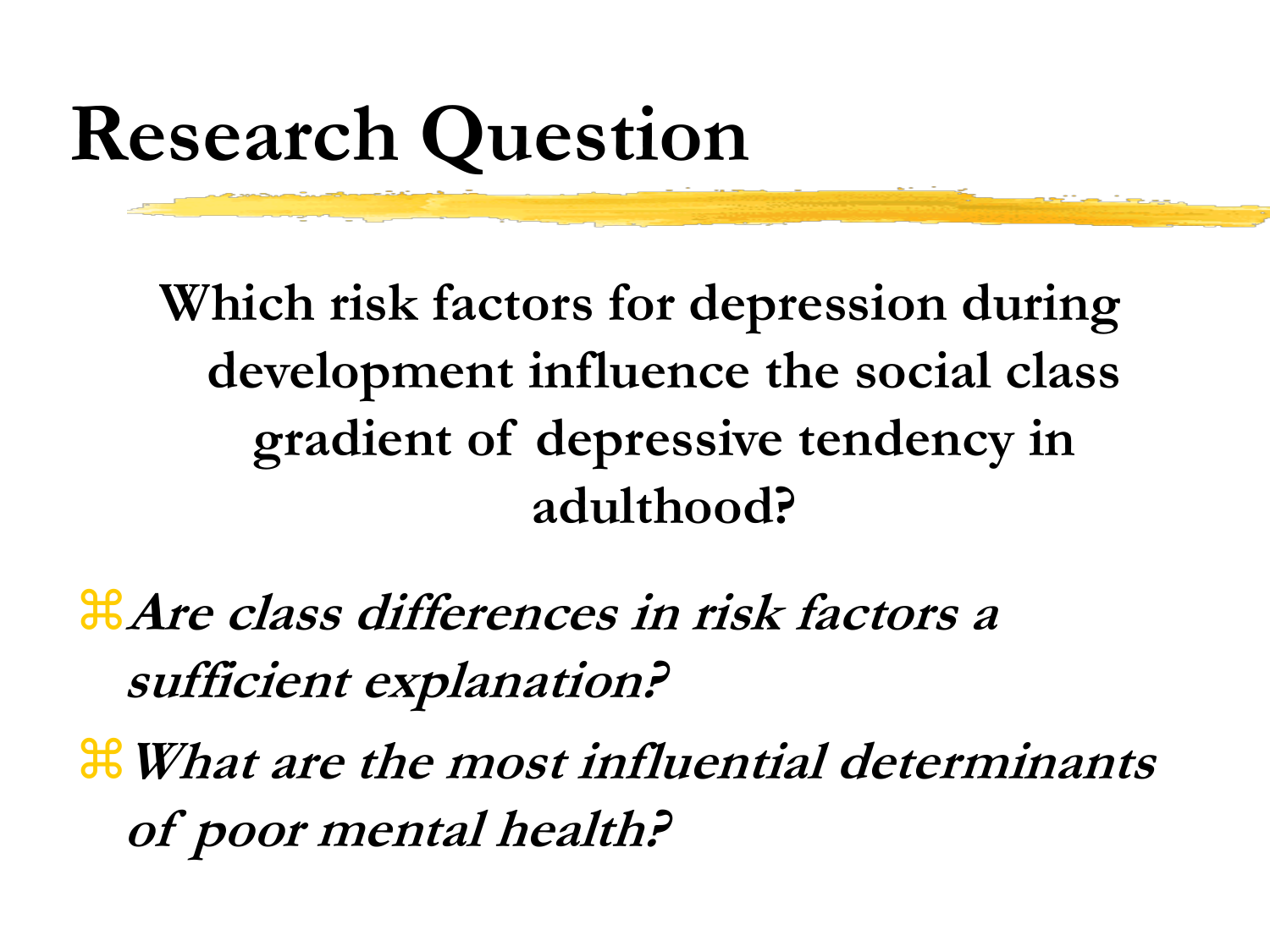**National Child Development Study (NCDS, 1958 cohort)**

**All those living in Great Britain born between 3rd-9th March 1958 (N=18,000)**

- *<del>B</del>Data collected at birth, 7, 11, 16, 23, 33 & 42* **years of age**
- *<del>R</del>Rich data on multiple aspects of life at each* **'sweep'**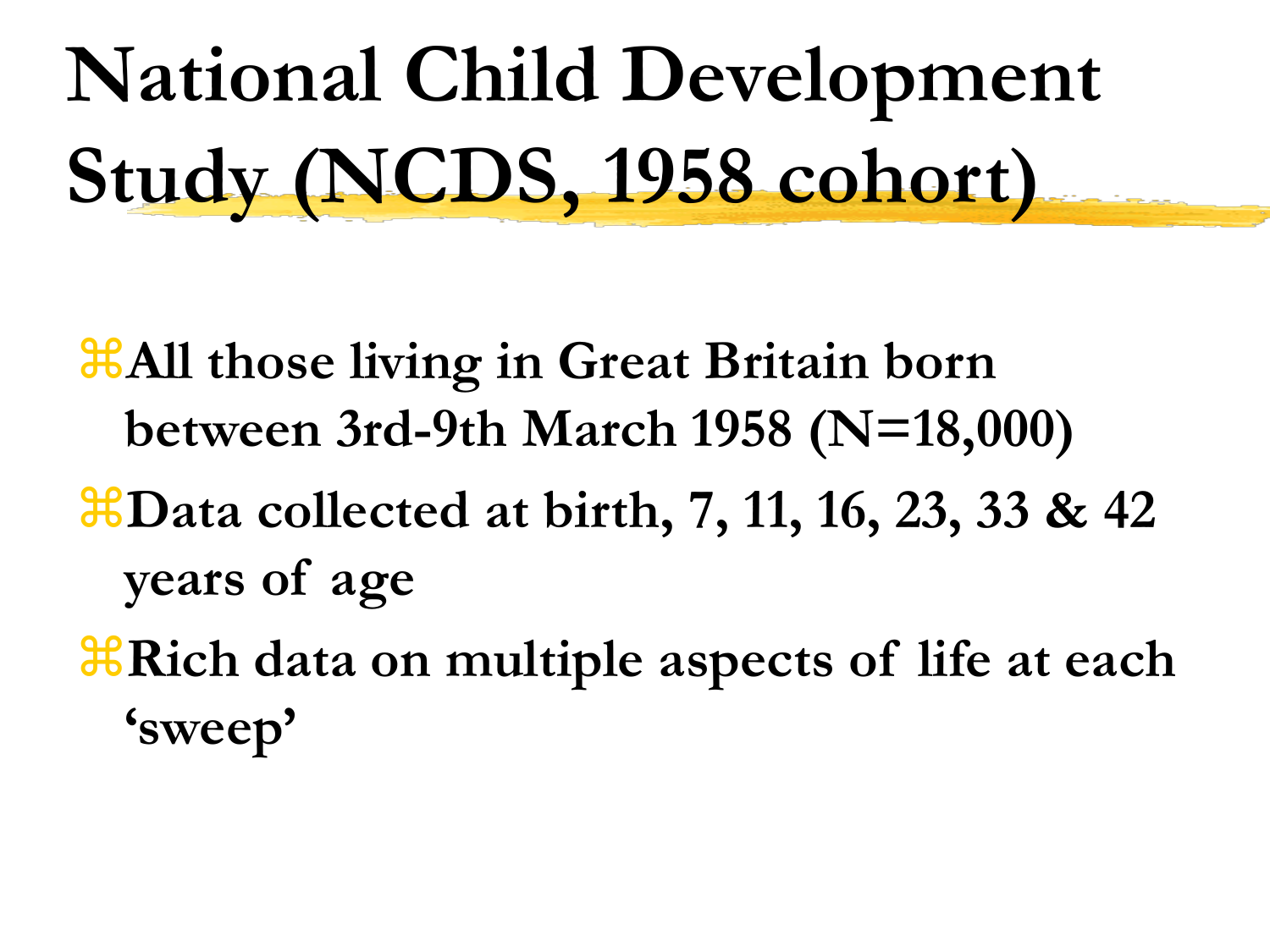### **Malaise Inventory**

**Population measurement of 'depressive tendency'**

**Simple sum of a 24 question inventory of dichotomous questions ('Yes'=1 'No=0') Measured in NCDS at 23, 33 & 42**

**Inventories with less than 21 responses not used, those with 22-24 responses treated for missing values**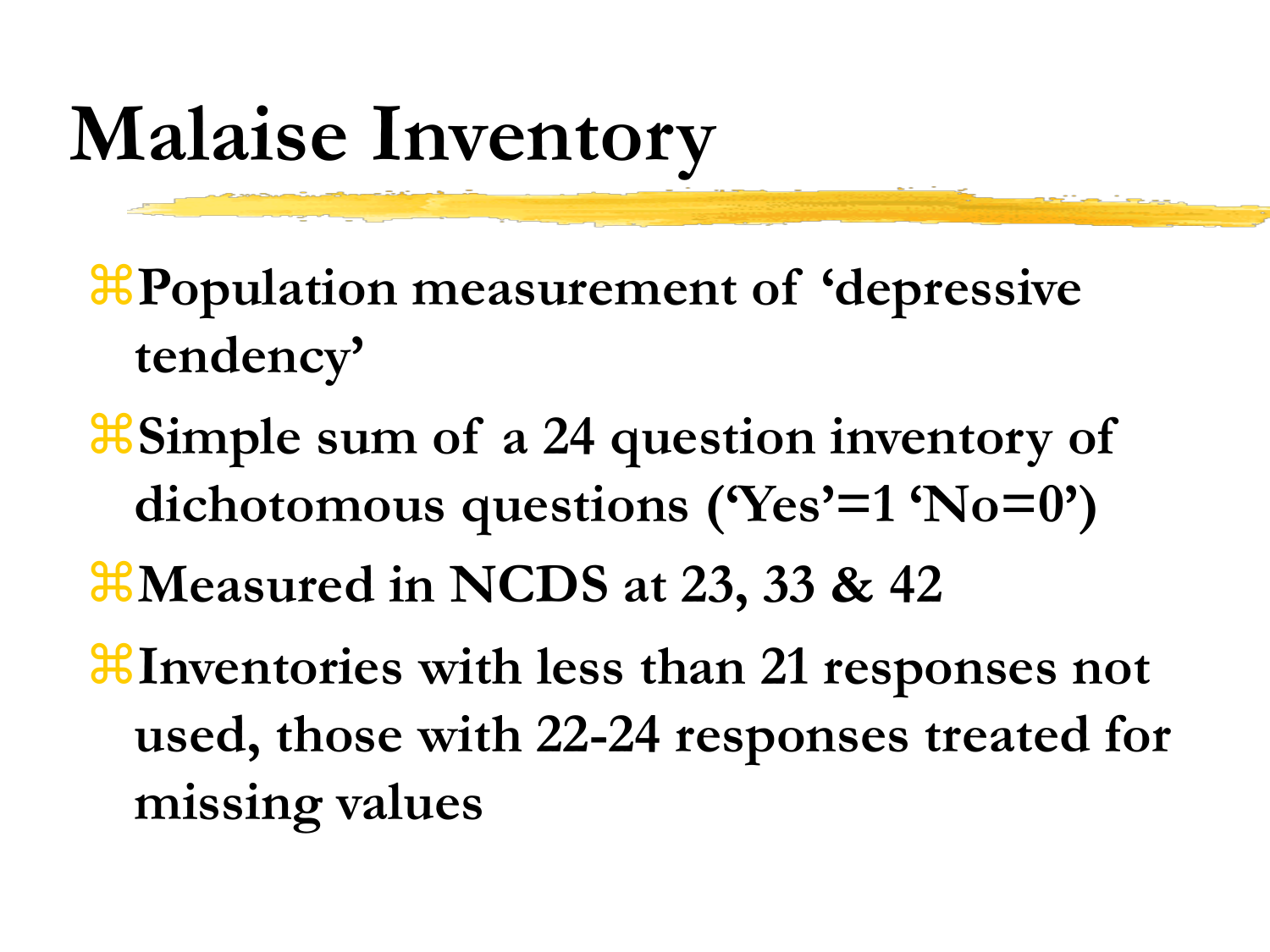#### **Distribution**

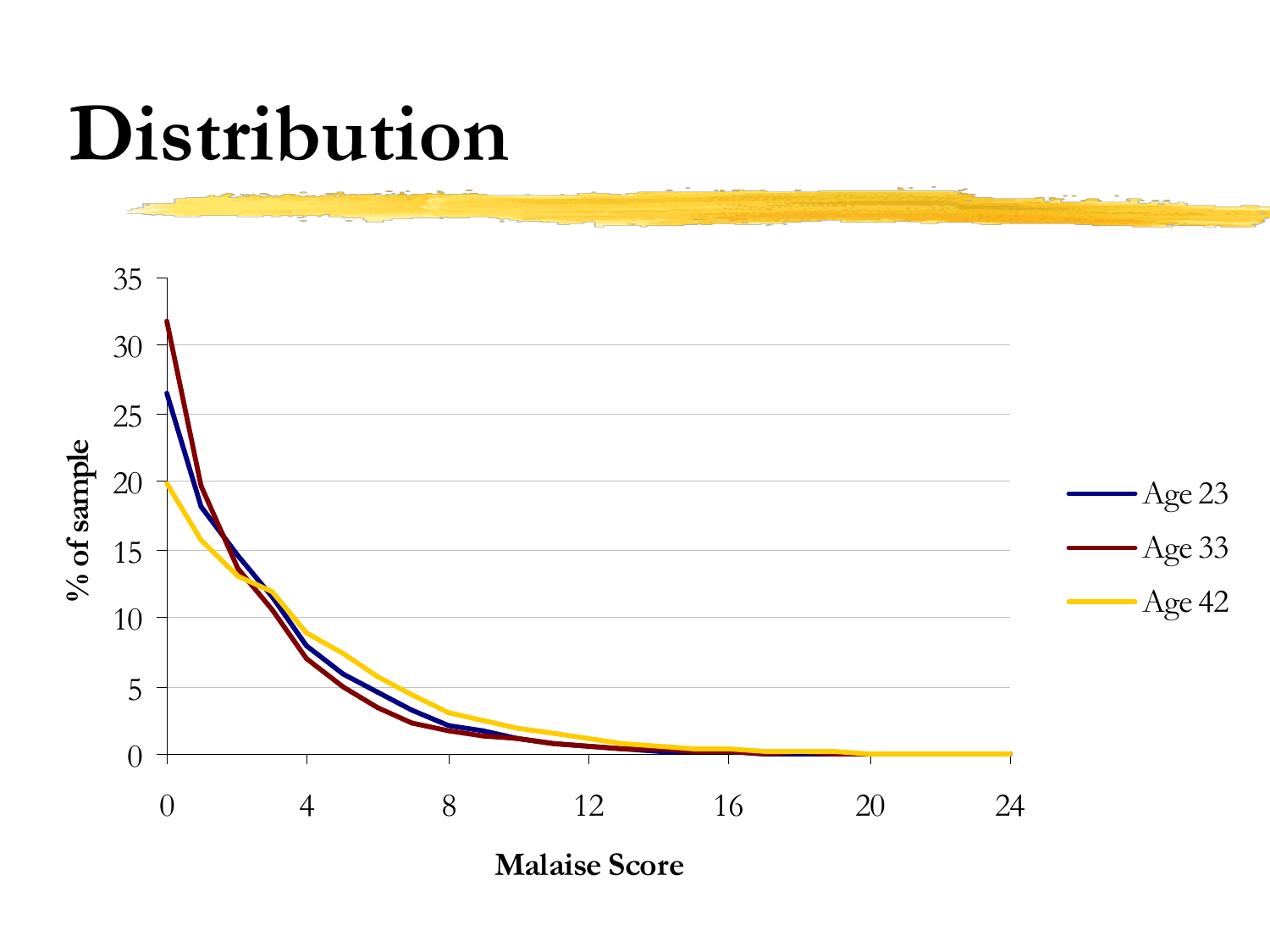#### **Sex Differences**

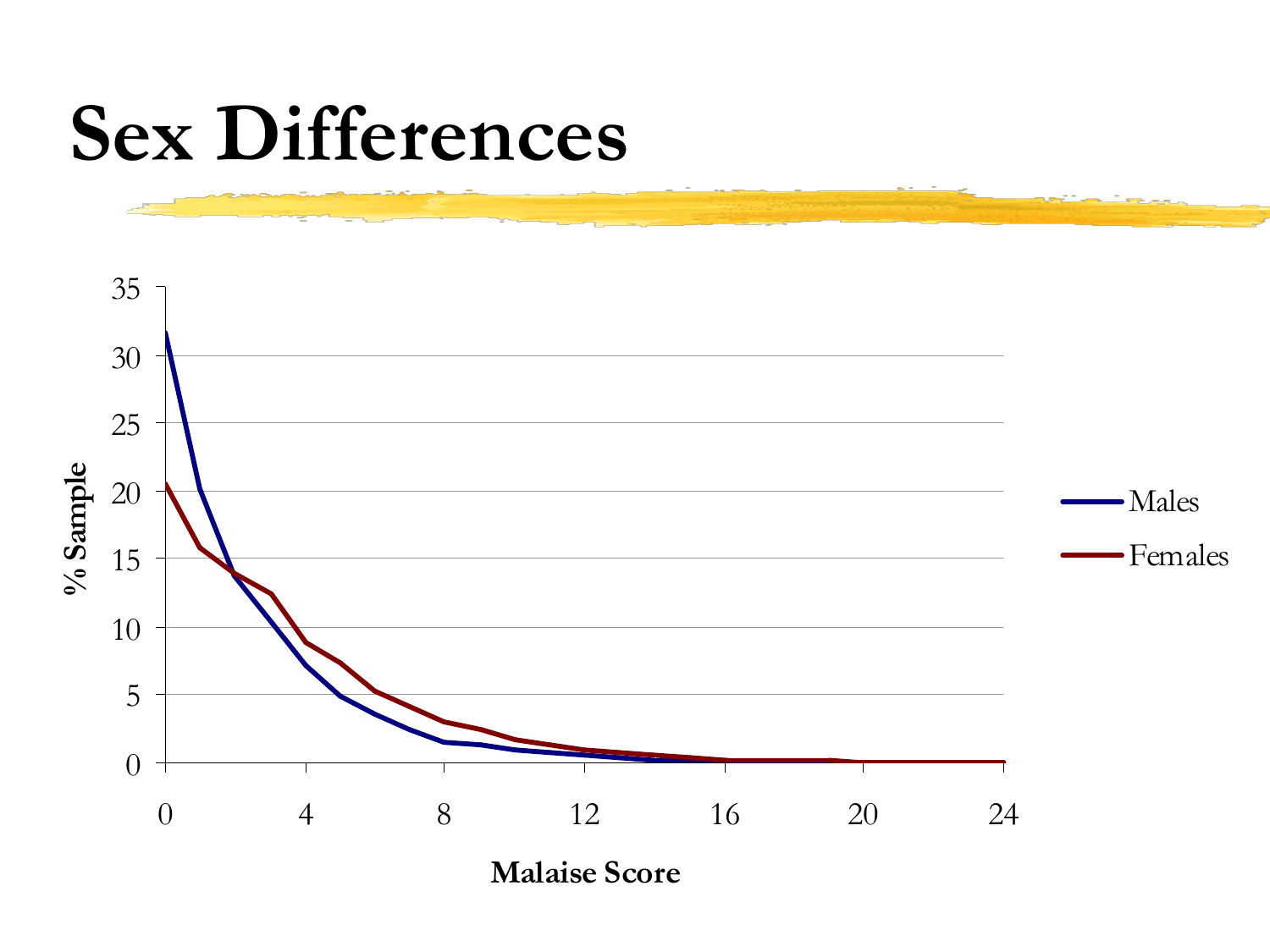#### **Class & Age Variation**

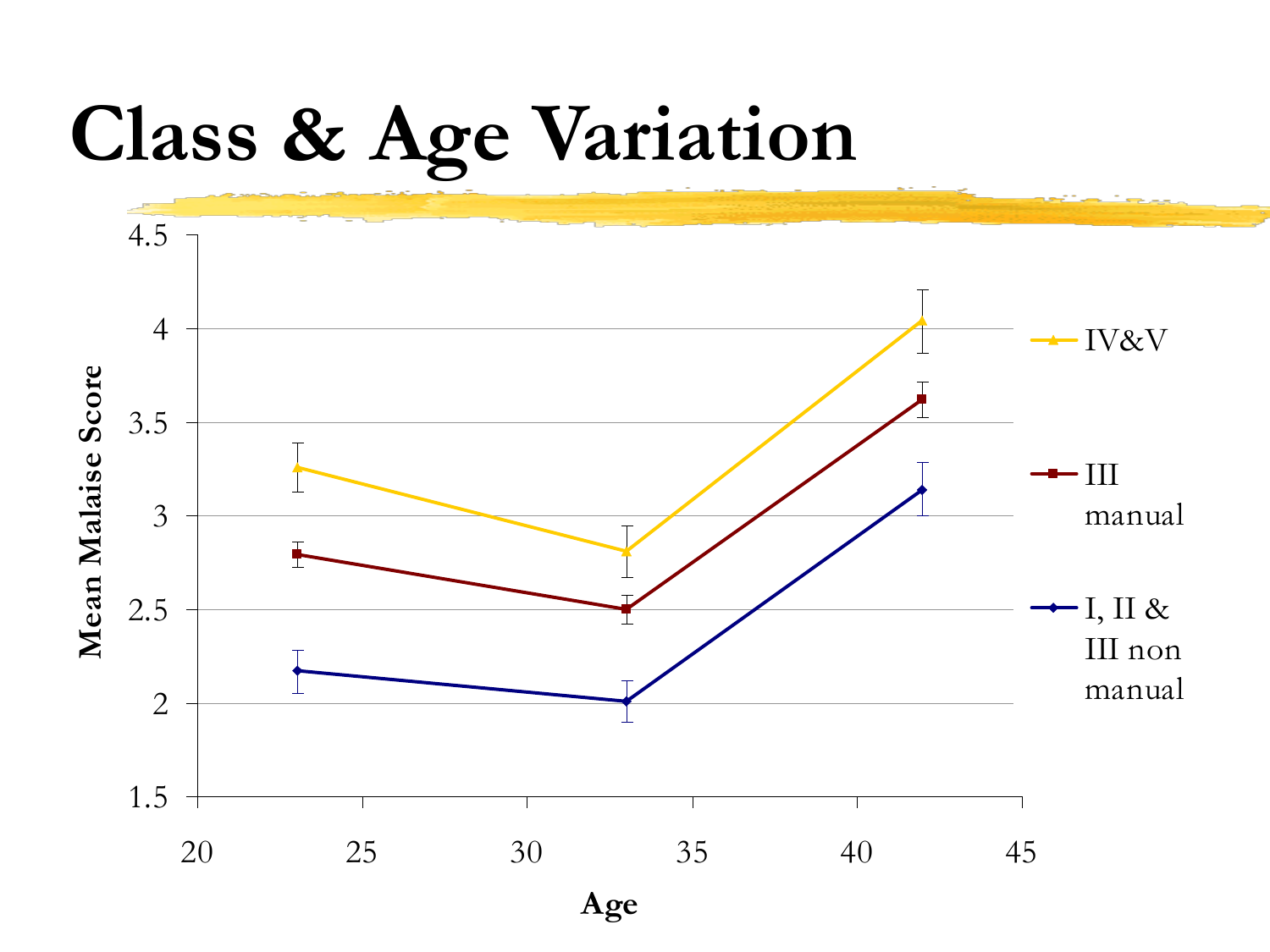## **Changing depressive states**

| Depressed (D) or Not Depressed<br>$(N)$ at<br>23 33 42 | $\frac{0}{0}$ | Grouped<br>$\frac{0}{0}$ | Further $\%$ |
|--------------------------------------------------------|---------------|--------------------------|--------------|
| D D D                                                  | 1.56          | 1.56                     |              |
| D D N                                                  | 0.73          |                          |              |
| D N D                                                  | 1.40          | 3.96                     |              |
| N D D                                                  | 1.84          |                          | 17.14        |
| N N D                                                  | 7.11          |                          |              |
| N D N                                                  | 1.64          | 11.62                    |              |
| D N N                                                  | 2.87          |                          |              |
| N N N                                                  | 82.86         | 82.86                    | 82.86        |
| Total                                                  | 100           | 100                      | 100          |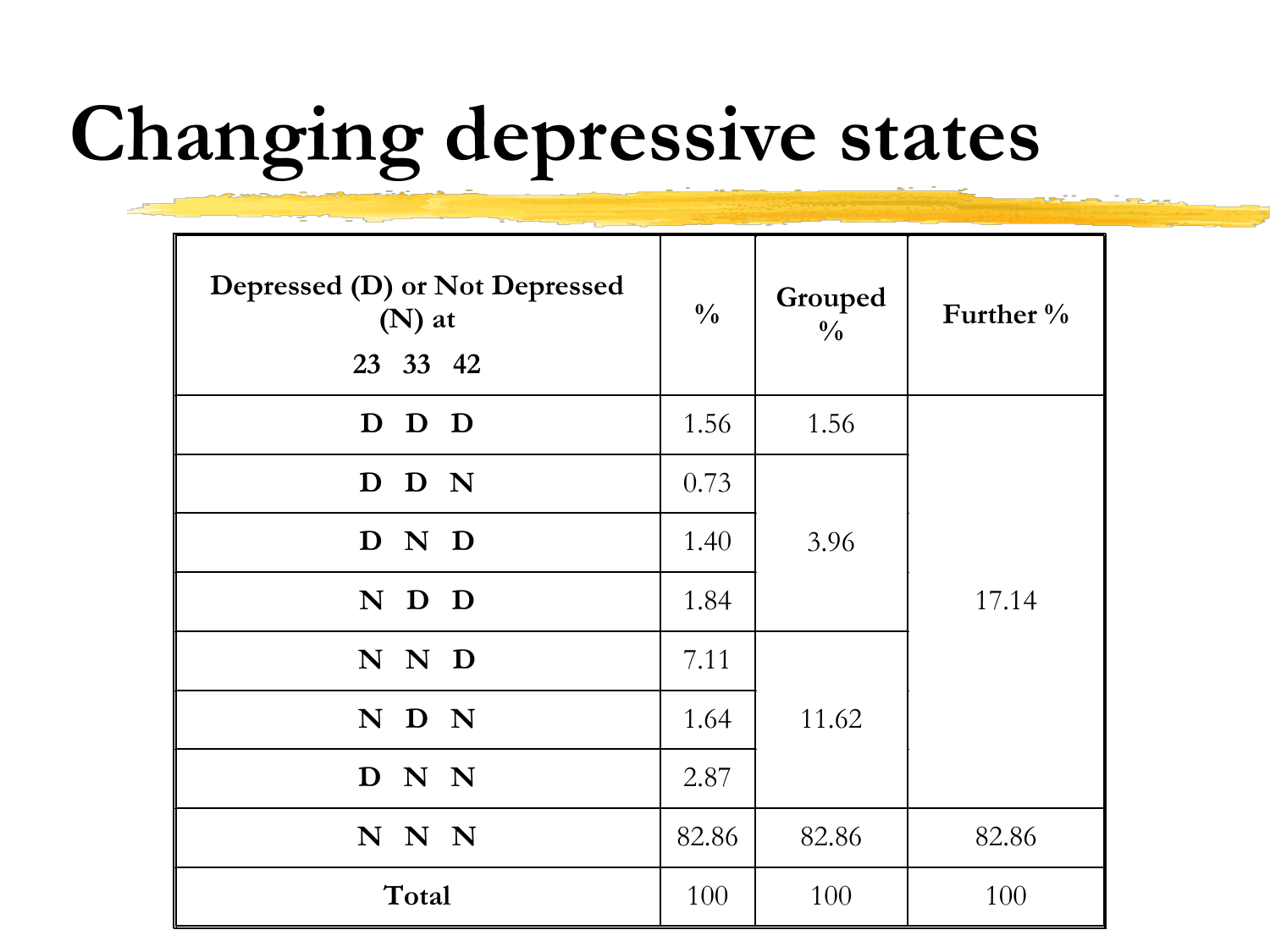## **Regression Analysis - method**

**Multiple linear regression models fitted Control variables from infancy, childhood & adulthood** 

**Regressions initially performed on each separate age survey (23, 33, 42)** 

*<del>If</del>* Final regressions combined all survey **inventories & adjusted additionally for age**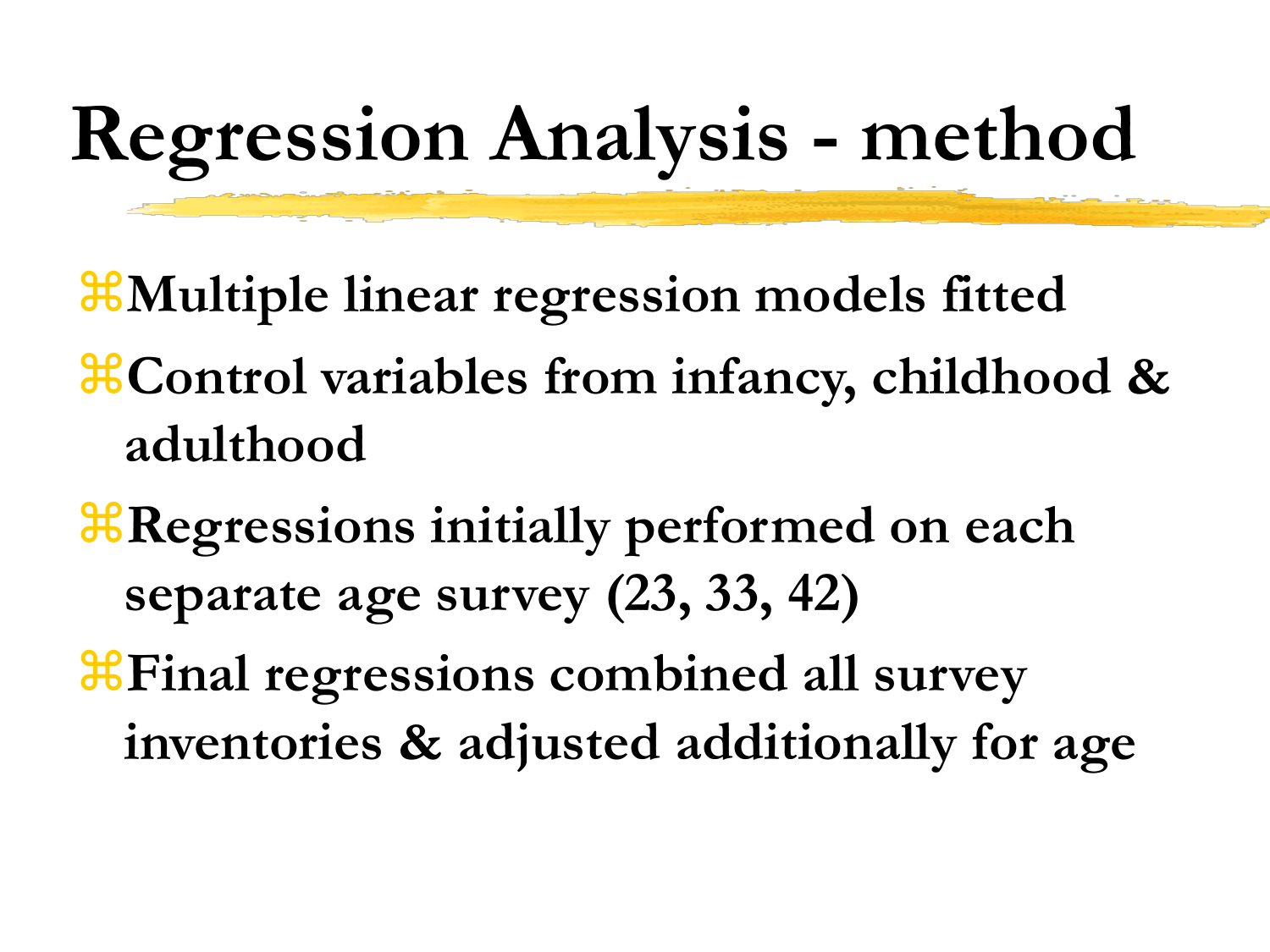## **Regression Analysis - controls I**

- $\frac{4}{5}$ Sex
- **Birth weight**
- *B*Breastfeeding
- **Ethnicity**
- **H**Parity
- *H*Family Size
- **H** Geographical Region **Housing Tenure (age 7, 11, 16)**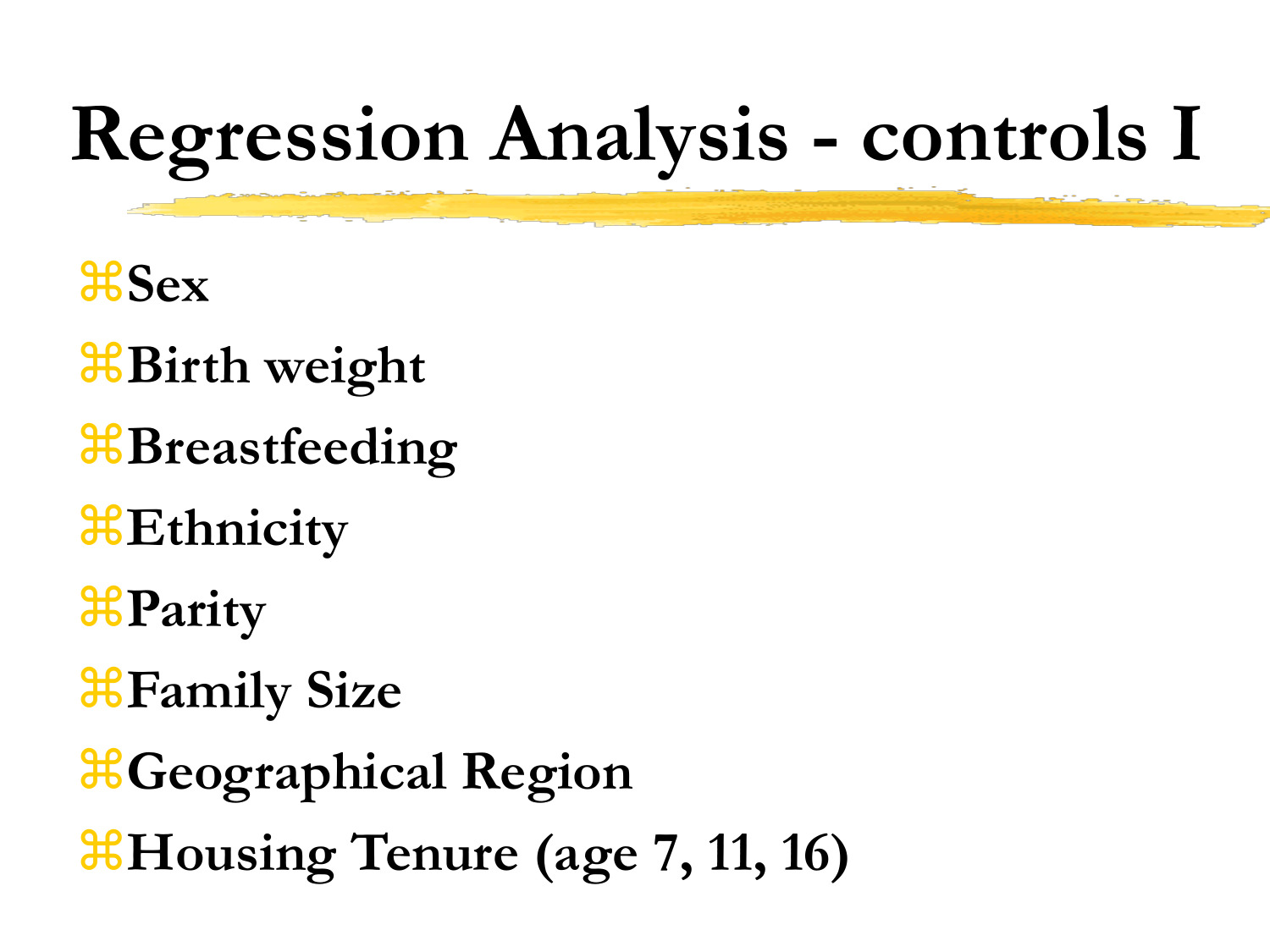## **Regression Analysis - controls II**

**Crowding (age 7, 11, 16) Health Abnormality (age 7, 16)** *<del>X</del>* Maths ability (age 7, 11, 16) **Reading ability (age 7, 11, 16) Financial Hardship in family (age 11, 16) Parental divorce (up to ages 7, 11, 16) Geographical mobility (birth to 16) Parental interest in education (ages 7, 11, 16, both maternal & paternal)**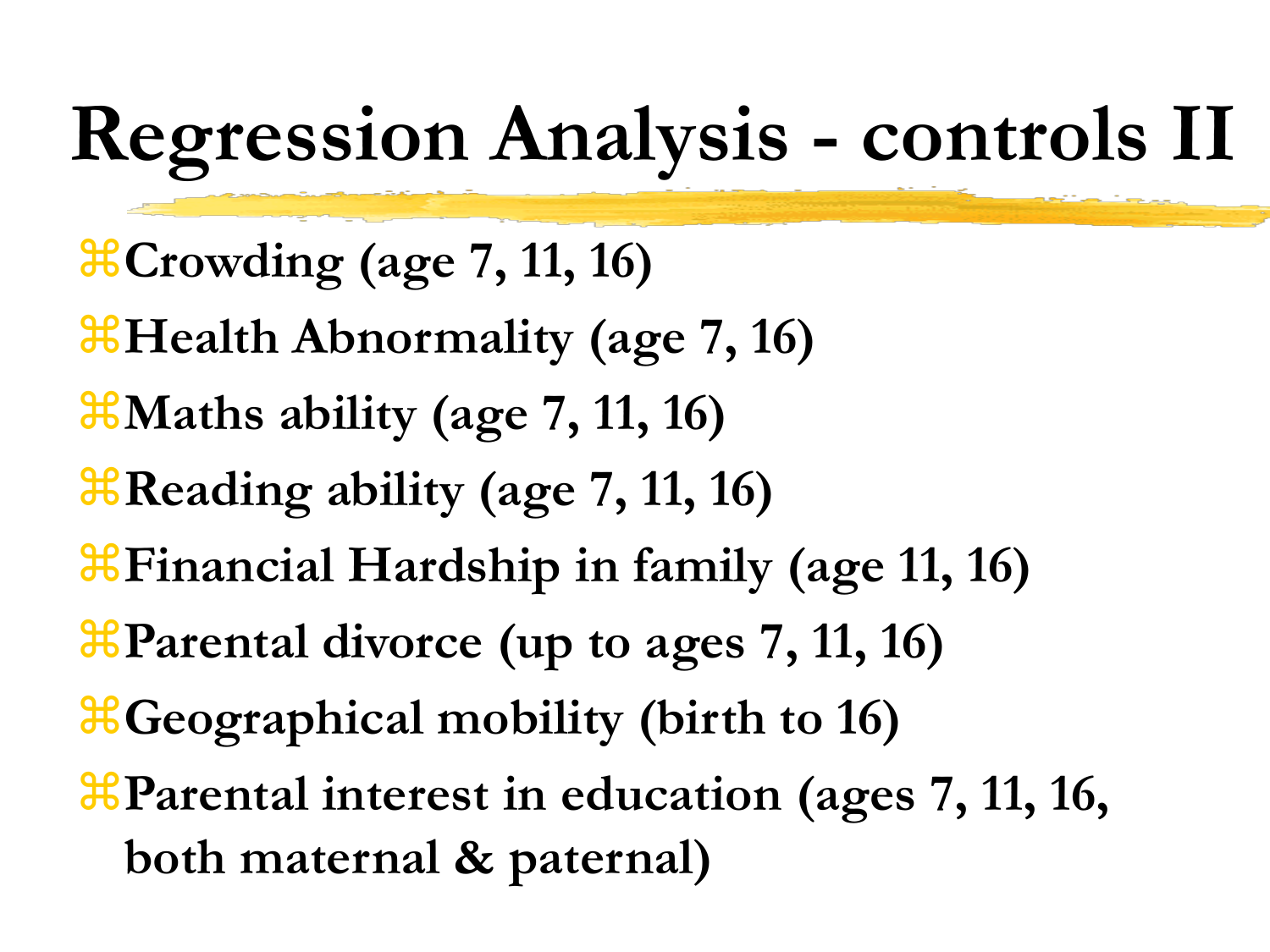## **Regression Analysis - results I**

*Crude Linear Regressions* 

**Significant increases in mean malaise score with SES (p<0.001)**

*XMalaise score increased by 0.51, 0.76 and* **1.15 points for each respective SES group Significantly higher malaise among women (p<0.001)**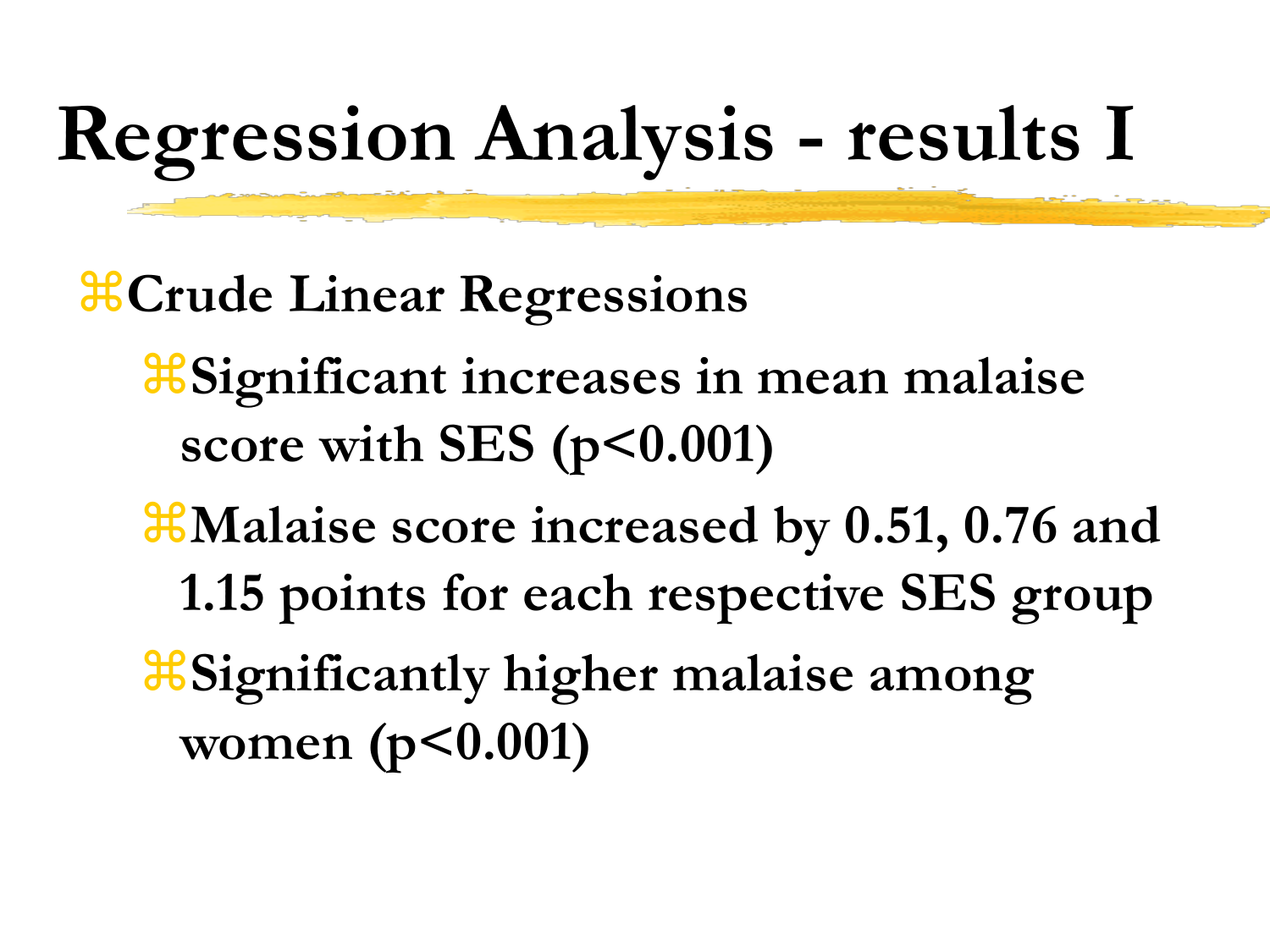## **Regression Analysis - results II**

**Adjusted Linear Regressions X** Non Significant differences in malaise **scores between SES groups (p>0.05) Significantly higher malaise among women persists (p<0.001)**

**Factors with most explanatory power include maths score, financial hardship & parental interest in education**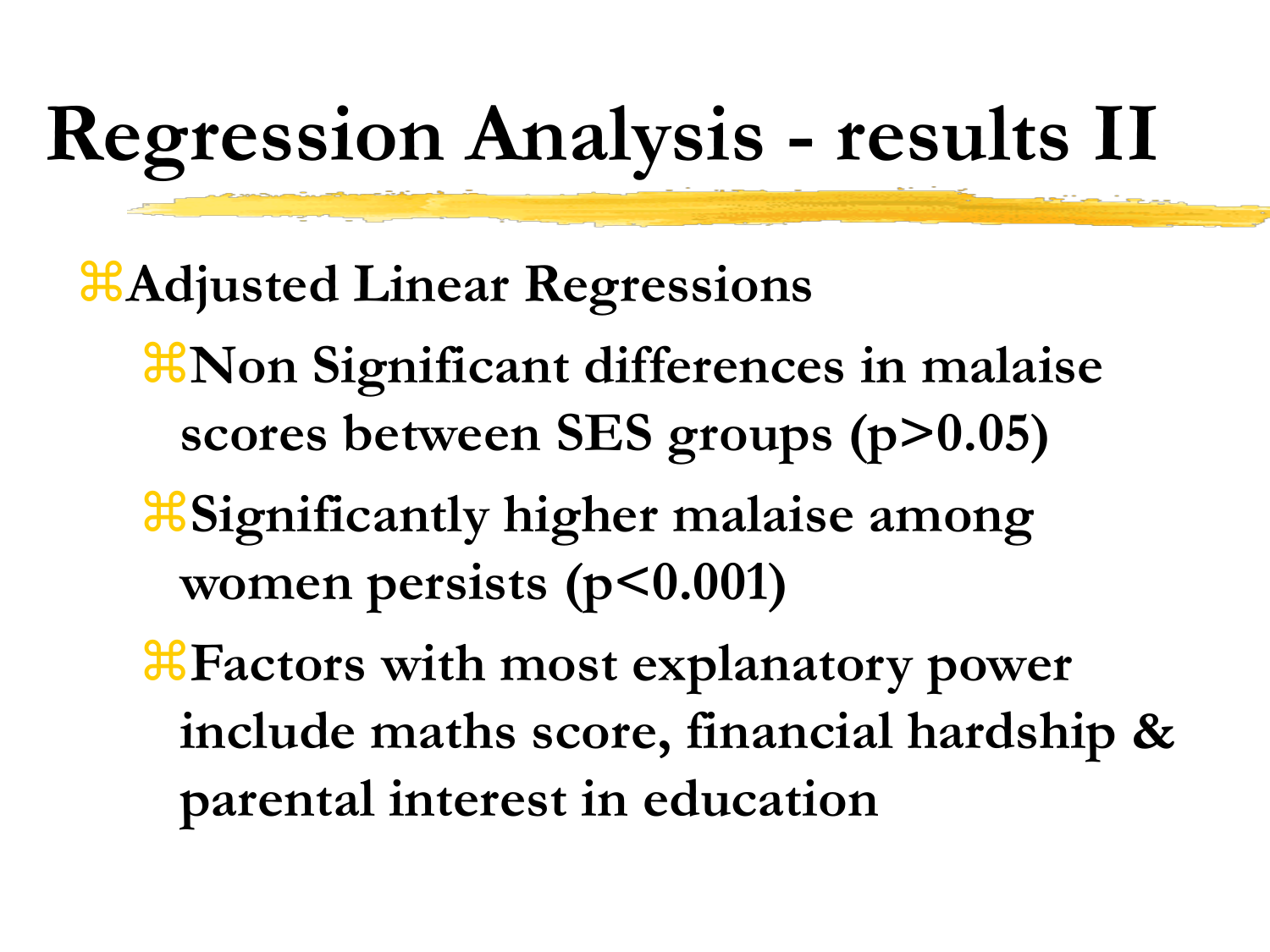### **Conclusions**

**Significant gradient with social class**

- **Episodic in nature**
- **Large and persistent gender difference**
- *Condient can be eliminated by relatively few* **factors: thus differences can be explained by differentials in risk factors between SES groups**
- **Factors in infancy, childhood & adolescence all play a role**